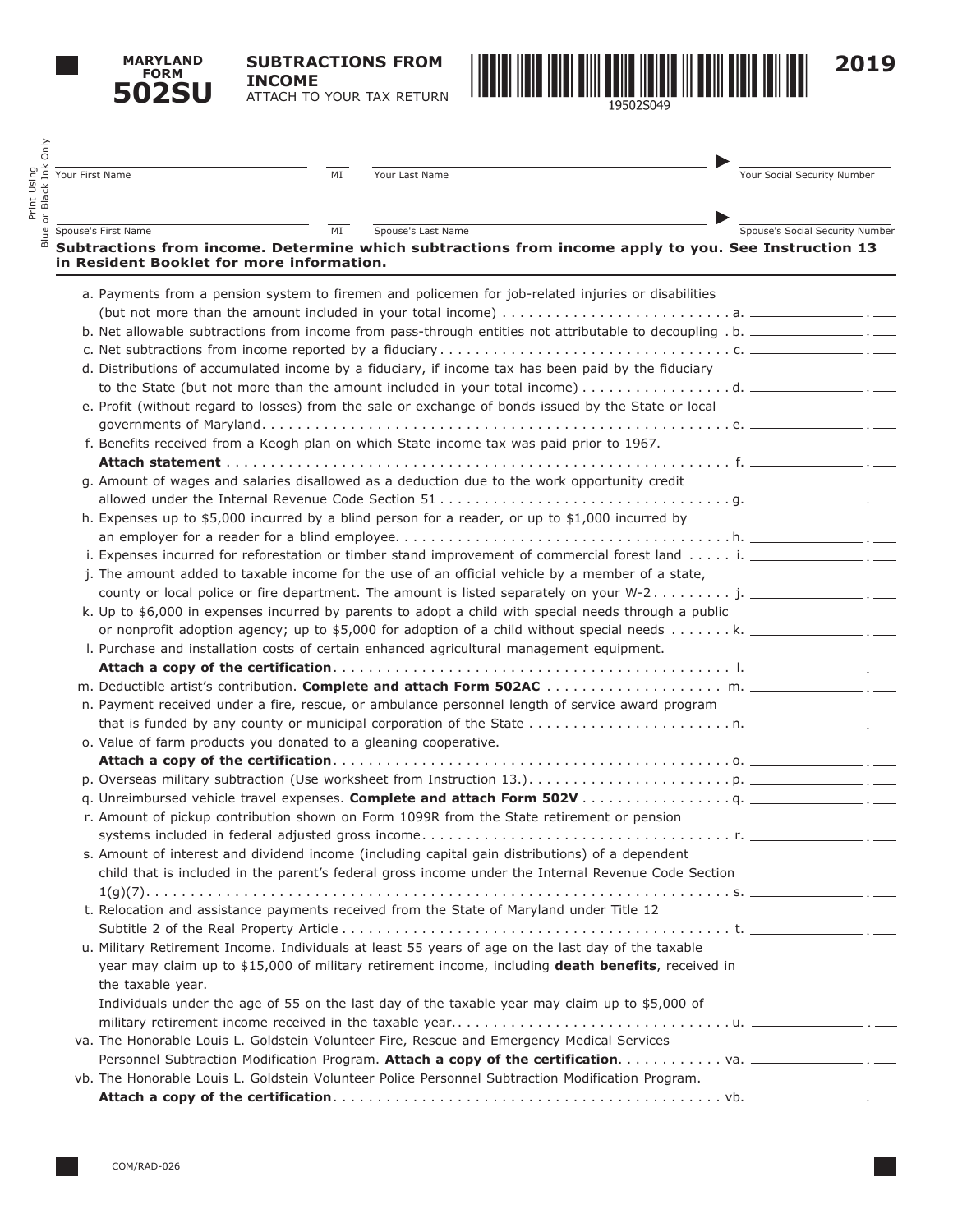

**SUBTRACTIONS FROM INCOME** ATTACH TO YOUR TAX RETURN



Page 2 **2019**

| NAME | SSN                                                                                                                                                                                                                   |  |
|------|-----------------------------------------------------------------------------------------------------------------------------------------------------------------------------------------------------------------------|--|
|      |                                                                                                                                                                                                                       |  |
|      |                                                                                                                                                                                                                       |  |
|      | xa. Up to \$2,500 per contract purchased for advanced tuition payments made to the Maryland                                                                                                                           |  |
|      | xb. Up to \$2,500 per account contributor per beneficiary of the total of all amounts contributed to                                                                                                                  |  |
|      |                                                                                                                                                                                                                       |  |
|      | xc. Any amount included in federal adjusted gross income as a result of a distribution to a designated                                                                                                                |  |
|      | beneficiary from a Maryland ABLE account, unless it is a refund or non-qualified distribution $\dots$ xc.                                                                                                             |  |
|      | xd. Up to \$2,500 per ABLE account contributor per beneficiary of the total of all amounts contributed                                                                                                                |  |
|      |                                                                                                                                                                                                                       |  |
|      | xe. An amount included in federal adjusted gross income contributed by the State into an investment                                                                                                                   |  |
|      |                                                                                                                                                                                                                       |  |
|      | y. Any income that is related to tangible or intangible property that was seized, misappropriated or                                                                                                                  |  |
|      |                                                                                                                                                                                                                       |  |
|      | z. Expenses incurred to buy and install handrails in an existing elevator in a qualified healthcare                                                                                                                   |  |
|      | facility or other building in which at least 50% of the space is used for medical purposes $\dots \dots z$ .                                                                                                          |  |
|      | aa. Payments from a pension system to the surviving spouse or other beneficiary of a law<br>enforcement officer or firefighter whose death arises out of or in the course of their employment aa. __________________. |  |
|      |                                                                                                                                                                                                                       |  |
|      | bb. Net subtraction modification to Maryland taxable income when claiming the federal depreciation                                                                                                                    |  |
|      | allowances from which the State of Maryland has decoupled. Complete and attach Form                                                                                                                                   |  |
|      |                                                                                                                                                                                                                       |  |
|      | cc. Net subtraction modification to Maryland taxable income when using the federal special 2-year                                                                                                                     |  |
|      | carryback (farming loss only) period for a net operating loss under federal law compared to Maryland                                                                                                                  |  |
|      | taxable income without regard to federal provisions. Complete and attach Form 500DM. cc.                                                                                                                              |  |
|      | cd. Net subtraction modification to Maryland taxable income resulting from the federal ratable                                                                                                                        |  |
|      | inclusion of deferred income arising from business indebtedness discharged by reacquisition of                                                                                                                        |  |
|      | a debt instrument. Complete and attach Form 500DM. See Administrative Release 38 cd.                                                                                                                                  |  |
|      | dd. Income derived within arts and entertainment district(s) by a qualifying residing artist.                                                                                                                         |  |
|      | dm. Net subtraction modification from multiple decoupling provisions. Complete and attach Form                                                                                                                        |  |
|      |                                                                                                                                                                                                                       |  |
|      | dp. Net subtraction decoupling modification from a pass-through entity. Complete and attach                                                                                                                           |  |
|      |                                                                                                                                                                                                                       |  |
|      | ee. Amount received as a grant under the Solar Energy Grant Program administered by the Maryland                                                                                                                      |  |
|      | Energy Administration but not more than the amount included in your total income ee. ___________                                                                                                                      |  |
|      | ff. Amount of the cost difference between a conventional on-site sewage disposal system and a                                                                                                                         |  |
|      | system that utilizes nitrogen removal technology, for which the Department of Environment's                                                                                                                           |  |
|      |                                                                                                                                                                                                                       |  |
|      | hh. Net subtraction to adjust phase out of exemptions as a result of including U.S. obligations in                                                                                                                    |  |
|      |                                                                                                                                                                                                                       |  |
|      | ii. Interest on any Build America Bond that is included in your federal adjusted gross income. See                                                                                                                    |  |
|      |                                                                                                                                                                                                                       |  |
|      | jj. Gain resulting from a payment from the Maryland Department of Transportation as a result of<br>the acquisition of a portion of the property on which your principal residence is located jj. $\frac{1}{\sqrt{2}}$ |  |
|      | kk. Qualified conservation program expenses up to \$500 for an application approved by the                                                                                                                            |  |
|      |                                                                                                                                                                                                                       |  |
|      | II. Payment received as a result of a foreclosure settlement negotiated by the Maryland Attorney                                                                                                                      |  |
|      |                                                                                                                                                                                                                       |  |
|      | mm. Amount received by a claimant for noneconomic damages as a result of a claim of unlawful                                                                                                                          |  |
|      |                                                                                                                                                                                                                       |  |
|      |                                                                                                                                                                                                                       |  |
|      |                                                                                                                                                                                                                       |  |